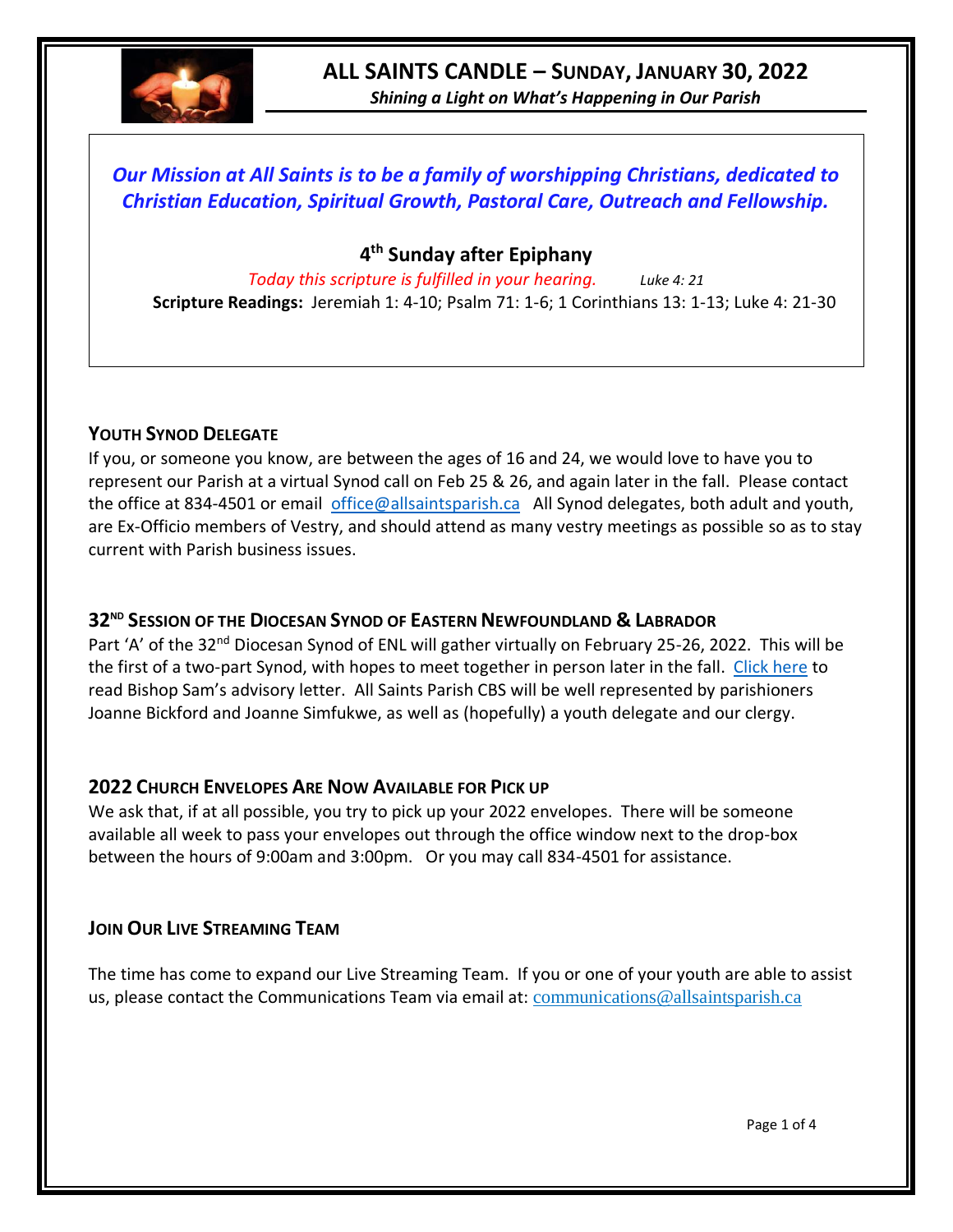

Our Parish has been receiving some great feedback with respect to our Live Streaming of Church services on FaceBook, and later archiving them on YouTube. This takes a degree of effort, and we have grown to the stage that we now need to expand beyond our current Team of two. If you feel you could help us with this *very rewarding ministry*, we would love to have you on our Team. It is not as complicated as one might think, so please do not be intimidated just because you

have never been involved in broadcasting before. Neither were we!!!!

## **REVISED COVID UPDATE – JANUARY 25TH**

Please visit the Diocesan Facebook page [here](https://www.facebook.com/AnglicanEastNL) to watch Bishop Sam's latest January 25<sup>th</sup> update. Also, effective January 4<sup>th</sup>, the Diocese has revised its "[The New Has Come](https://anglicanenl.net/home/wp-content/uploads/2022/01/Guidelines-under-Modified-Level-4-January-4-2022.pdf)" document which replaces all previous versions [\(click here](https://anglicanenl.net/home/wp-content/uploads/2022/01/Guidelines-under-Modified-Level-4-January-4-2022.pdf) to view). It was announced that in-person services can resume on January 30<sup>th</sup>, but is restricted to 50 persons in total. They are encouraging pre-registration, which you can do online at<allsaintsparish.ca> or by calling our Parish Office at 834-4501

#### **The following are some summary key items, however, the document itself prevails:**

- Funerals, Baptisms and Weddings (necessary for pastoral reasons) may be provided with strict adherence to these guidelines
- Live Streaming is permitted utilizing minimum required personnel, and no congregation or spectators present
- Church offices are closed to the public, and may be accessed only for essential purposes
- Recognized businesses and organizations are permitted to use our property if they are authorized by CMOH and are fully compliant with regulations
- Church buildings are not permitted to be used for private social gatherings
- Home visitation should be avoided except for emergency or urgent pastoral consideration

## **DO WE HAVE YOUR EMAIL ADDRESS?**



Now, more than ever, email is becoming one of the safest and quickest ways for our Parish to keep you informed. If we do not already have you email address on file, and you are not regularly receiving our bulletins and information updates, we would love for your to provide it to us. Please email it to [communications@allsaintsparish.ca,](mailto:communications@allsaintsparish.ca?subject=eMail%20Address%20Update) or simply [click here](http://allsaintsparish.ca/email_updates) to complete our online email registration form.

## **ALL SAINTS TEA ROOM \*\*RE-OPENING DEFERRED UNTIL FURTHER NOTICE\*\***

We would like to thank all those who continued to attend and support our Tea Room Luncheon every Wednesday at noon. We certainly always looked forward to seeing you each week for some great food, fun, and fellowship. Many thanks to Enid and her Team. *Please stay tuned for possible changes due to current COVID enhanced restrictions.*



*THE CANDLE – All Saints CBS – January 30, 2022* Page 2 of 4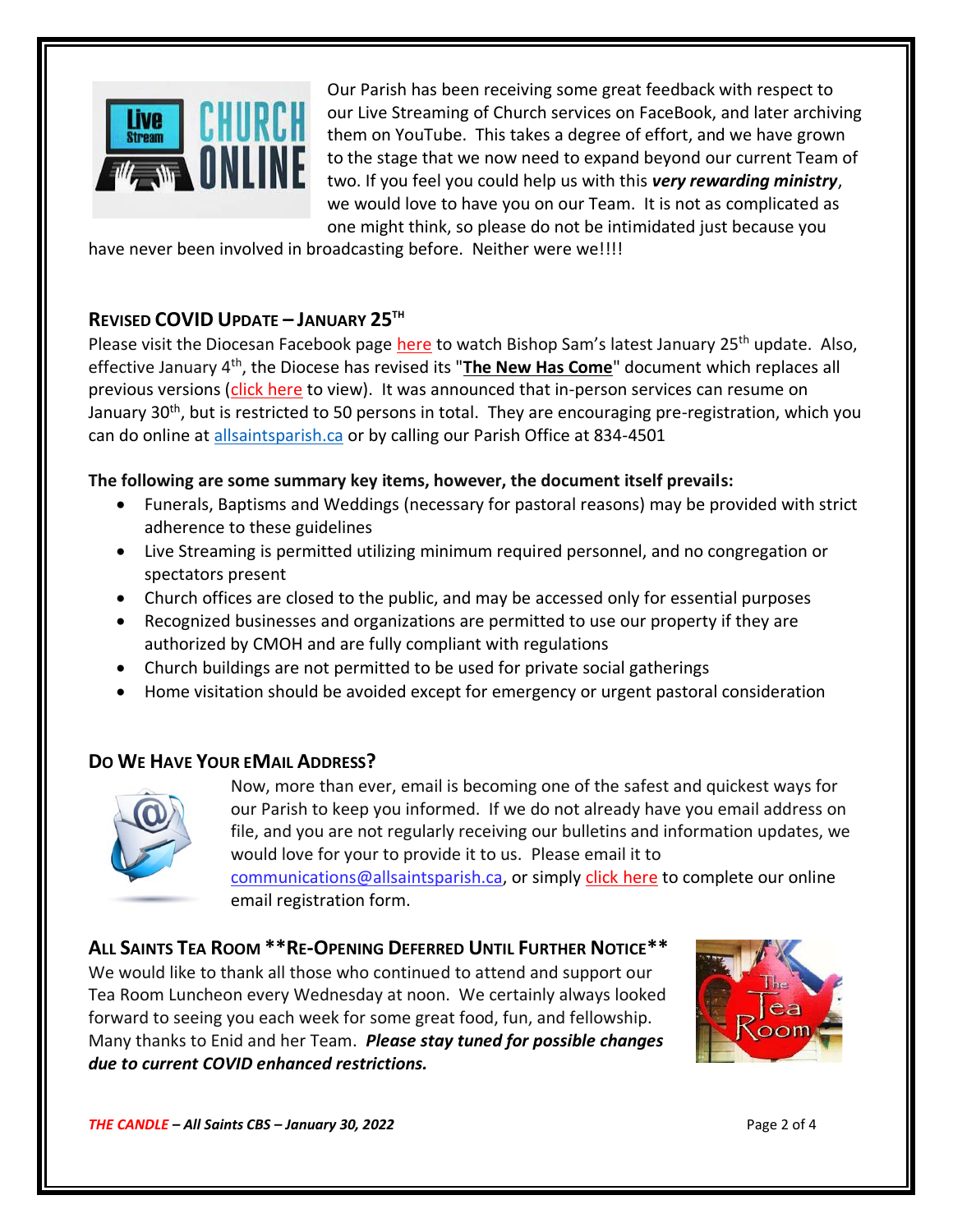#### **PARISH HALL IS NOW AVAILABLE FOR COMMERCIAL RENTALS ONLY**

At this time during the enhanced COVID restrictions, our Parish Hall is currently only available for commercial rentals to organizations that have been approved by the Provincial Government, and who have approved COVID safety guidelines.

**CHURCH OFFERTORY ENVELOPES –** We encourage you to continue to use our secure mail drop-slot, which is located at the top of the stairs, just to the left of the main entrance of our Parish Hall. You may also e-Transfer your offering via Interac simply by emailing it to

[donations@allsaintsparish.ca.](mailto:donations@allsaintsparish.ca) And of course, we always encourage you to consider signing up for our eGivings program which automatically



deposits your offering at whatever interval you choose and are comfortable with. Simply [click here](http://allsaintsparish.ca/egiving-online-information-form) to register, or go to our website and follow the eGiving notes. If you have [any](https://wfsites-to.websitecreatorprotool.com/870a5dd5.com/Admin/%7BSK_NODEID__22939341__SK%7D) questions, please email your Finance Team at *finance@allsaintsparish.ca*, or call our Office at 834-4501.

## **SPONSORING 'THE CANDLE'**



We invite you to sponsor our weekly bulletin, **'***THE CANDLE***'**, and have it dedicated in memory of a loved one. Your personal tribute will be prominently posted on the Bible graphic located at the top of the front page, and your kind donation of \$25 would be greatly appreciated. Additionally,

you can honor a loved one by posting your favourite picture, along with a memorial verse, and your kind donation of \$50 for this full-page tribute is greatly appreciated. A paper copy of '*THE CANDLE*' is distributed at all Sunday services, and a digital copy is permanently archived on our Parish website at [allsaintsparish.ca](http://allsaintsparish.ca/thecandle.html)

## **IN MEMORIAM – GENERAL FUND**

- In memory of *Charlie Barnes* by Graham & Sandra Taylor
- In memory of *Charlie Barnes* by John & Karen Rose